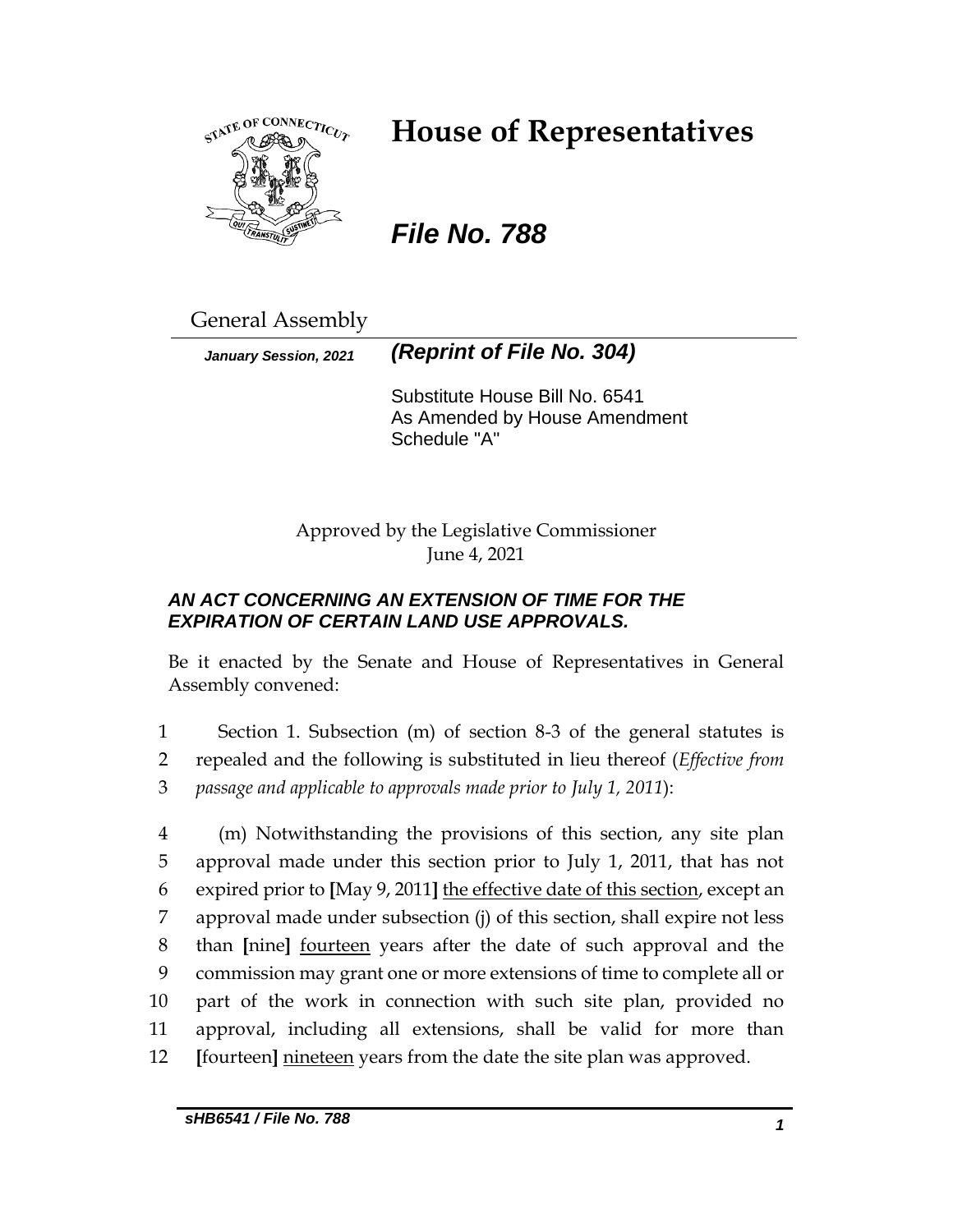Sec. 2. Subsection (e) of section 8-26c of the general statutes is repealed and the following is substituted in lieu thereof (*Effective from passage and applicable to approvals made prior to July 1, 2011*):

 (e) Notwithstanding the provisions of this section, any subdivision approval made under this section prior to July 1, 2011, that has not expired prior to **[**May 9, 2011**]** the effective date of this section, shall expire not less than **[**nine**]** fourteen years after the date of such approval and the commission may grant one or more extensions of time to complete all or part of the work in connection with such subdivision, provided no subdivision approval, including all extensions, shall be valid for more than **[**fourteen**]** nineteen years from the date the subdivision was approved.

 Sec. 3. Subsection (c) of section 8-26g of the general statutes is repealed and the following is substituted in lieu thereof (*Effective from passage and applicable to approvals made prior to July 1, 2011*):

 (c) Notwithstanding the provisions of this section, for any subdivision of land for a project consisting of four hundred or more dwelling units and approved prior to July 1, 2011, that has not expired prior to **[**May 9, 2011**]** the effective date of this section, any person, firm or corporation making such subdivision shall complete all work in connection with such subdivision not later than the date **[**fourteen**]** nineteen years after the date of approval of the plan for such subdivision. The commission's endorsement of approval on the plan shall state the date on which such **[**fourteen-year**]** nineteen-year period expires.

 Sec. 4. Subsection (g) of section 22a-42a of the general statutes is repealed and the following is substituted in lieu thereof (*Effective from passage and applicable to approvals made prior to July 1, 2011*):

*sHB6541 / File No. 788 2* (g) Notwithstanding the provisions of subdivision (2) of subsection (d) of this section, any permit issued under this section prior to July 1, 2011, that has not expired prior to **[**May 9, 2011**]** the effective date of this section, shall expire not less than **[**nine**]** fourteen years after the date of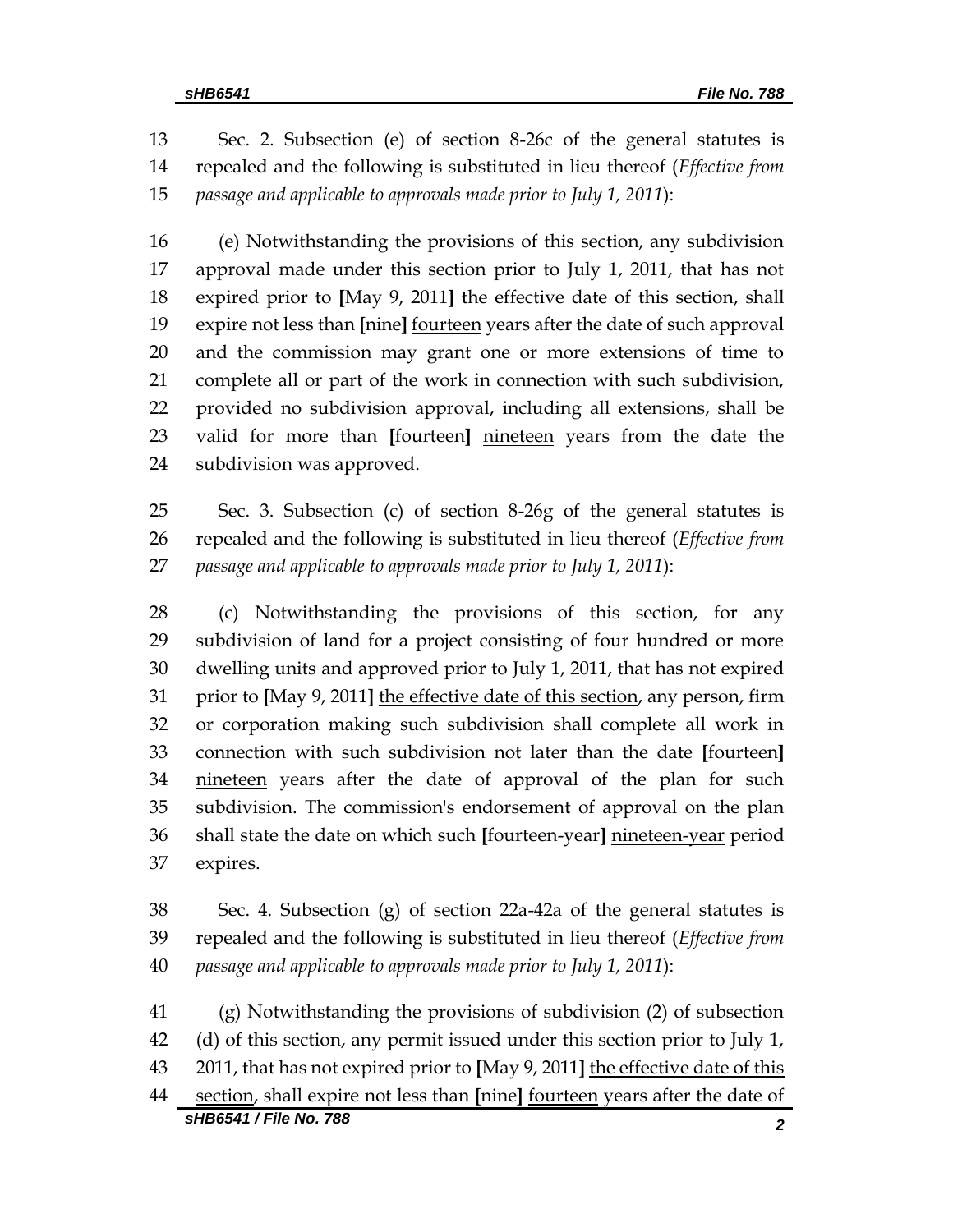such approval. Any such permit shall be renewed upon request of the permit holder unless the agency finds that there has been a substantial change in circumstances that requires a new permit application or an enforcement action has been undertaken with regard to the regulated activity for which the permit was issued, provided no such permit shall be valid for more than **[**fourteen**]** nineteen years.

 Sec. 5. Section 8-3c of the general statutes, as amended by section 7 of public act 21-34, is repealed and the following is substituted in lieu thereof (*Effective from passage and applicable to approvals made prior to July 1, 2011*):

 (a) If an application for a special permit or special exception involves an activity regulated pursuant to sections 22a-36 to 22a-45, inclusive, the applicant shall submit an application to the agency responsible for administration of the inland wetlands regulations no later than the day the application is filed for a special permit or special exception.

 (b) The zoning commission or combined planning and zoning commission of any municipality shall hold a public hearing on an application or request for a special permit or special exception, as provided in section 8-2, and on an application for a special exemption under section 8-2g. Such hearing shall be held in accordance with the provisions of section 8-7d. The commission shall not render a decision on the application until the inland wetlands agency has submitted a report with its final decision to such commission. In making its decision the zoning commission shall give due consideration to the report of the inland wetlands agency. Such commission shall decide upon such application or request within the period of time permitted under section 8-7d. Whenever a commission grants or denies a special permit or special exception, it shall state upon its records the reason for its decision. Notice of the decision of the commission shall be published in a newspaper having a substantial circulation in the municipality and addressed by certified mail to the person who requested or applied for a special permit or special exception, by its secretary or clerk, under his signature in any written, printed, typewritten or stamped form, within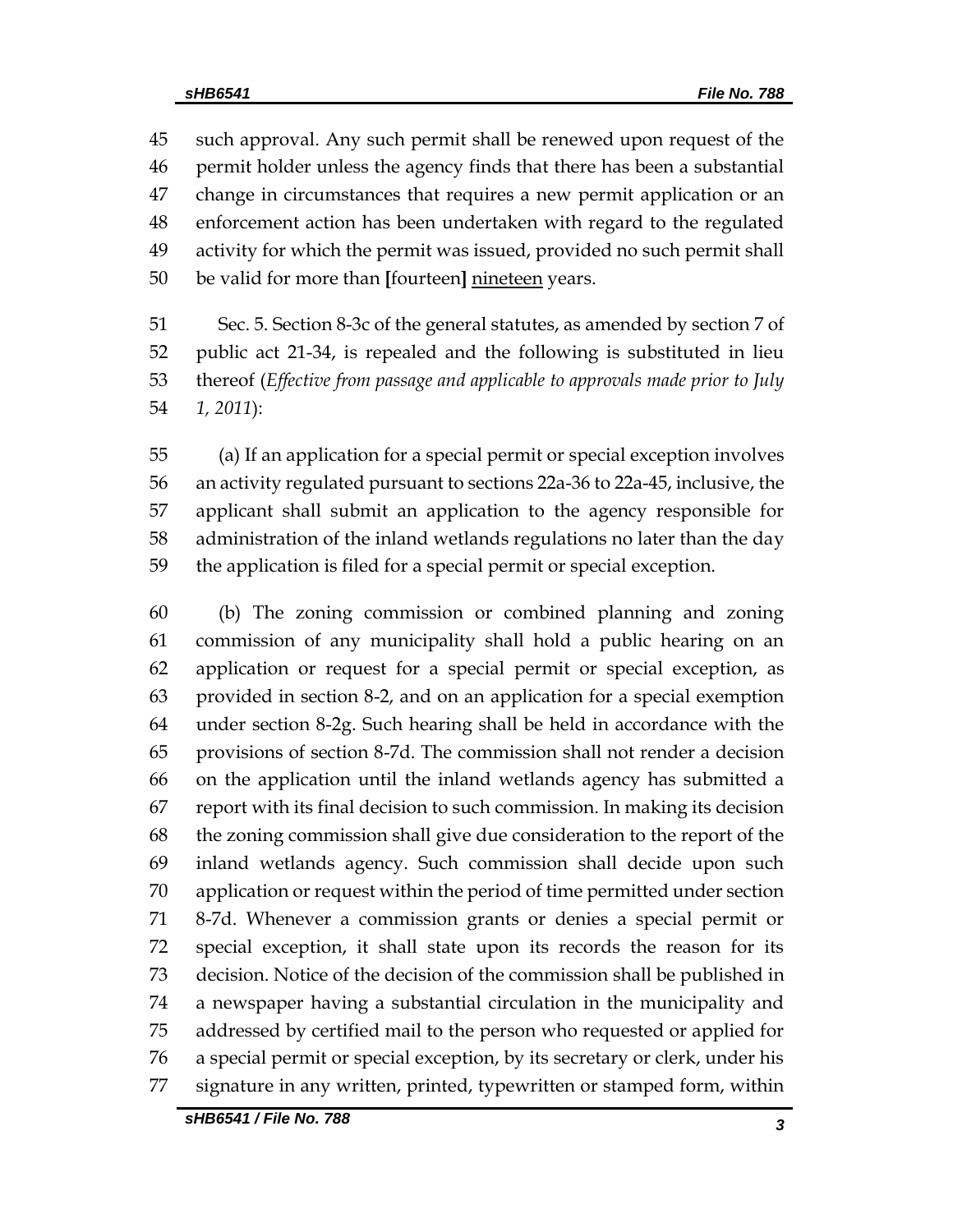fifteen days after such decision has been rendered. In any case in which such notice is not published within such fifteen-day period, the person who requested or applied for such special permit or special exception may provide for the publication of such notice within ten days thereafter. Such permit or exception shall become effective upon the filing of a copy thereof (1) in the office of the town, city or borough clerk, as the case may be, but, in the case of a district, in the offices of both the district clerk and the town clerk of the town in which such district is located, and (2) in the land records of the town in which the affected premises are located, in accordance with the provisions of section 8-3d.

 (c) (1) Notwithstanding the provisions of subsections (a) and (b) of this section, any special permit or special exception approval made 90 under this section prior to July 1, 2011, that has not expired prior to the effective date of this section, and that specified a deadline by which all 92 work in connection with such approval is required to be completed, shall expire not less than nineteen years after the date of such approval and the commission may grant one or more extensions of time to complete all or part of the work in connection with such special permit or special exception.

 **[**(c)**]** (2) Notwithstanding the provisions of subsections (a) and (b) of this section, any special permit or special exception approval made under this section on or after July 1, 2011, but prior to the effective date of this section, that did not expire prior to March 10, 2020, and that specified a deadline by which all work in connection with such approval is required to be completed, shall expire not less than nineteen years after the date of such approval and the commission may grant one or more extensions of time to complete all or part of the work in connection with such special permit or special exception.

 Sec. 6. Section 8-26e of the general statutes, as amended by section 8 of public act 21-34, is repealed and the following is substituted in lieu thereof (*Effective from passage and applicable to approvals made prior to July 1, 2011*):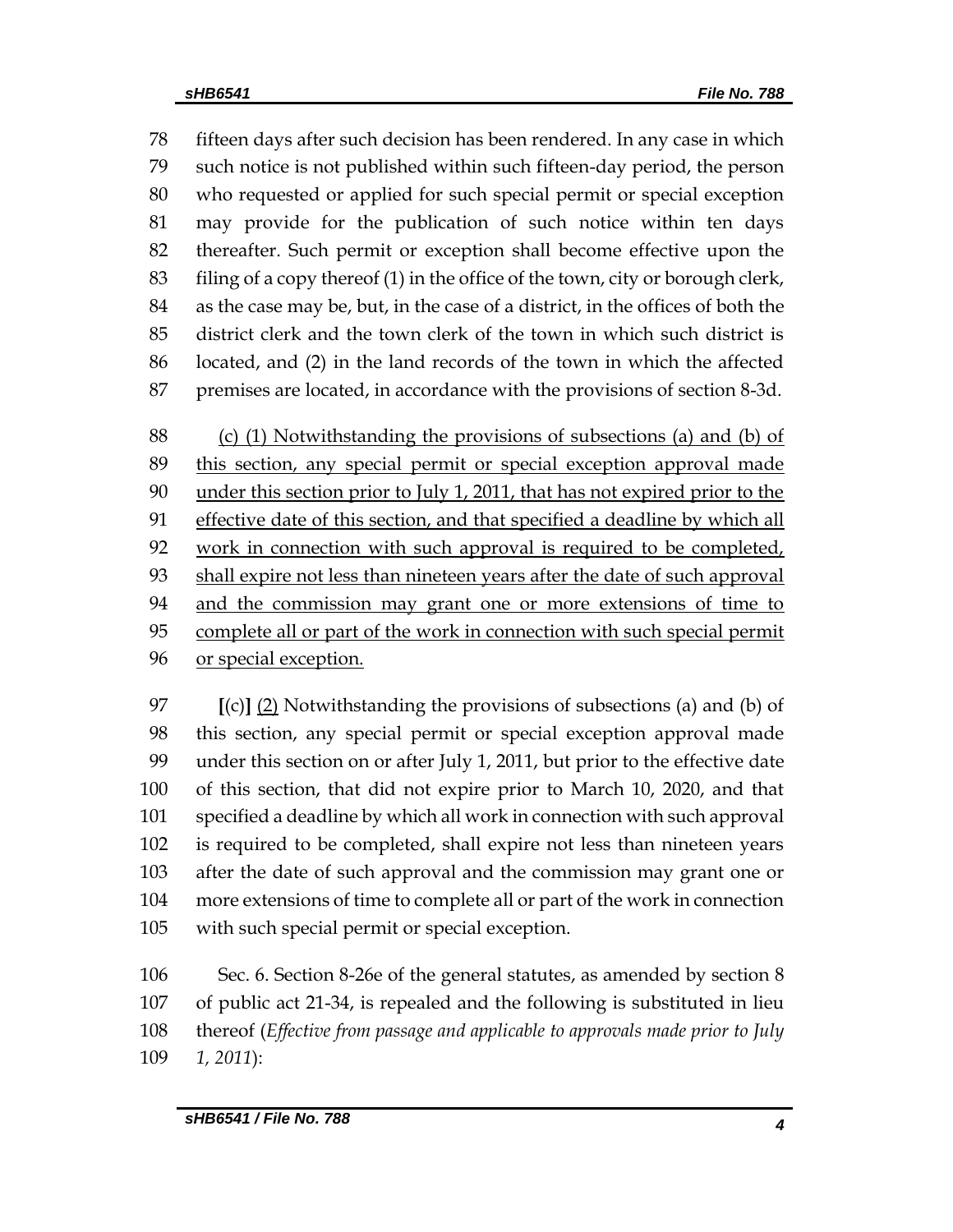(a) The planning commission of any municipality shall hold a public hearing on an application or request for a special permit or special exception, as provided in section 8-2. Any such public hearing shall be held in accordance with the provisions of section 8-7d. Such commission shall decide upon such application or request within the period of time permitted under section 8-26d. Whenever a commission grants or denies a special permit or special exception, it shall state upon its records the reason for its decision. Notice of the decision of the commission shall be published in a newspaper having a substantial circulation in the municipality and addressed by certified mail to the person who requested or applied for a special permit or special exception, by its secretary or clerk, under his signature in any written, printed, typewritten or stamped form, within fifteen days after such decision has been rendered. In any case in which such notice is not published within such fifteen-day period, the person who requested or applied for such a special permit or special exception may provide for the publication of such notice within ten days thereafter. Such permit or exception shall become effective upon the filing of a copy thereof (1) in the office of the town, city or borough clerk, as the case may be, but, in the case of a district, in the offices of both the district clerk and the town clerk of the town in which such district is located, and (2) in the land records of the town in which the affected premises are located, in accordance with the provisions of section 8-3d.

 (b) (1) Notwithstanding the provisions of subsection (a) of this 134 section, any special permit or special exception approval made under this section prior to July 1, 2011, that has not expired prior to the effective date of this section, and that specified a deadline by which all work in connection with such approval is required to be completed, shall expire not less than nineteen years after the date of such approval 139 and the commission may grant one or more extensions of time to complete all or part of the work in connection with such special permit 141 or special exception.

*sHB6541 / File No. 788 5* **[**(b)**]** (2) Notwithstanding the provisions of subsection (a) of this section, any special permit or special exception approval made under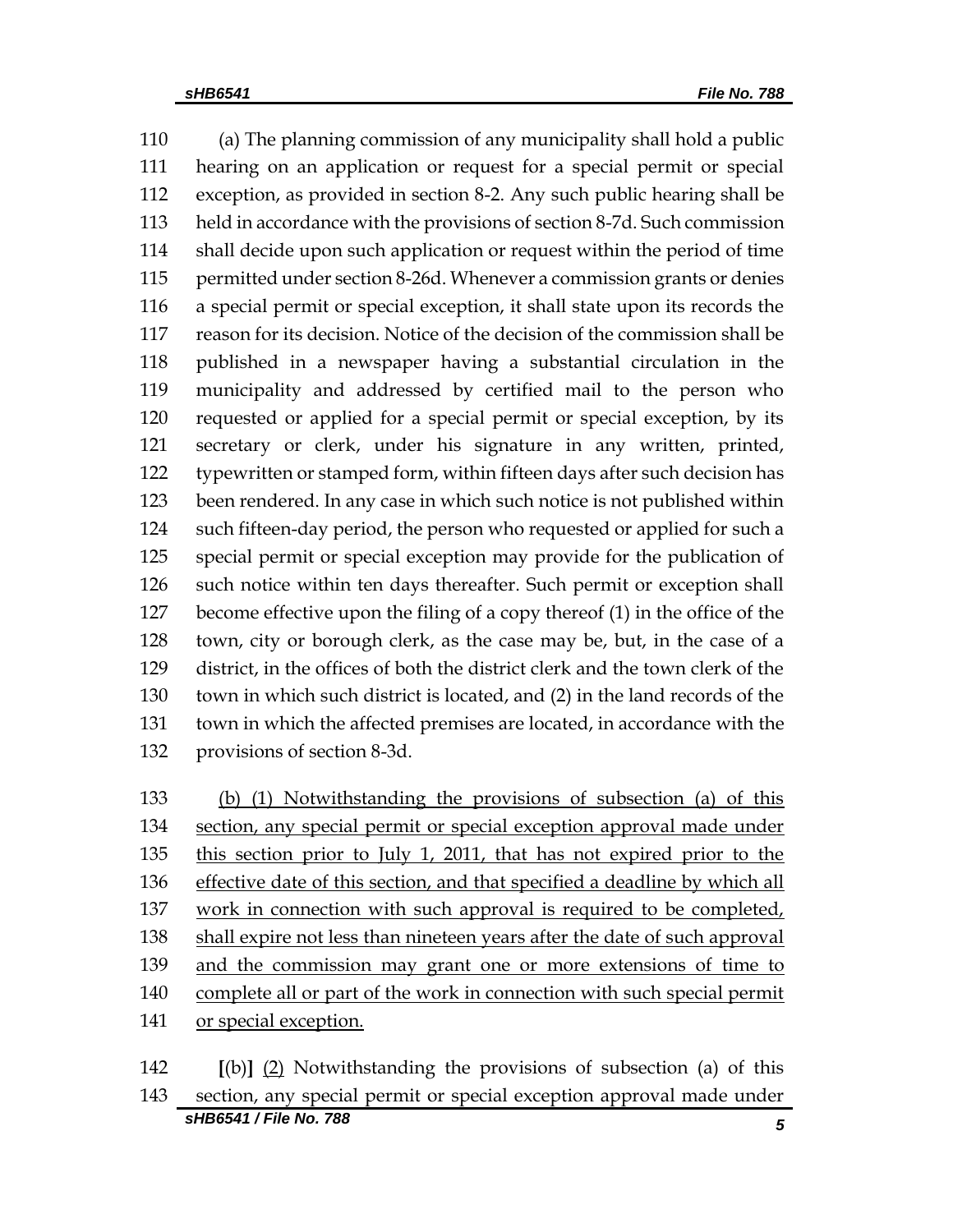this section on or after July 1, 2011, but prior to the effective date of this section, that did not expire prior to March 10, 2020, and that specified a deadline by which all work in connection with such approval is required to be completed, shall expire not less than nineteen years after the date of such approval and the commission may grant one or more extensions of time to complete all or part of the work in connection with such special permit or special exception.

 Sec. 7. Section 9 of public act 21-34 is repealed and the following is substituted in lieu thereof (*Effective from passage and applicable to approvals made prior to July 1, 2011*):

 (a) (1) Notwithstanding the provisions of any special act, any site plan, subdivision or permit approval by a zoning commission, planning commission, combined planning and zoning commission, zoning board of appeals or inland wetlands agency pursuant to the provisions of any such special act that occurred prior to July 1, 2011, and that has not expired prior to the effective date of this section, shall expire not less 160 than fourteen years after the date of such approval and such commission, board or agency, as applicable, may grant one or more extensions of time to complete all or part of the work in connection with such approval, provided no approval, including all extensions, shall be valid for more than nineteen years from the date the site plan, subdivision or permit was initially approved.

 **[**(a)**]** (2) Notwithstanding the provisions of any special act, **[**or**]** any site plan, subdivision or permit approval by a zoning commission, planning commission, combined planning and zoning commission, zoning board of appeals or inland wetlands agency pursuant to the 170 provisions of any such special act that occurred on or after July 1, 2011, but prior to the effective date of this section, and that did not expire prior to March 10, 2020, **[**such approval**]** shall expire not less than fourteen years after the date of such approval and such commission, board or agency, as applicable, may grant one or more extensions of time to complete all or part of the work in connection with such approval, 176 provided no approval, including all extensions, shall be valid for more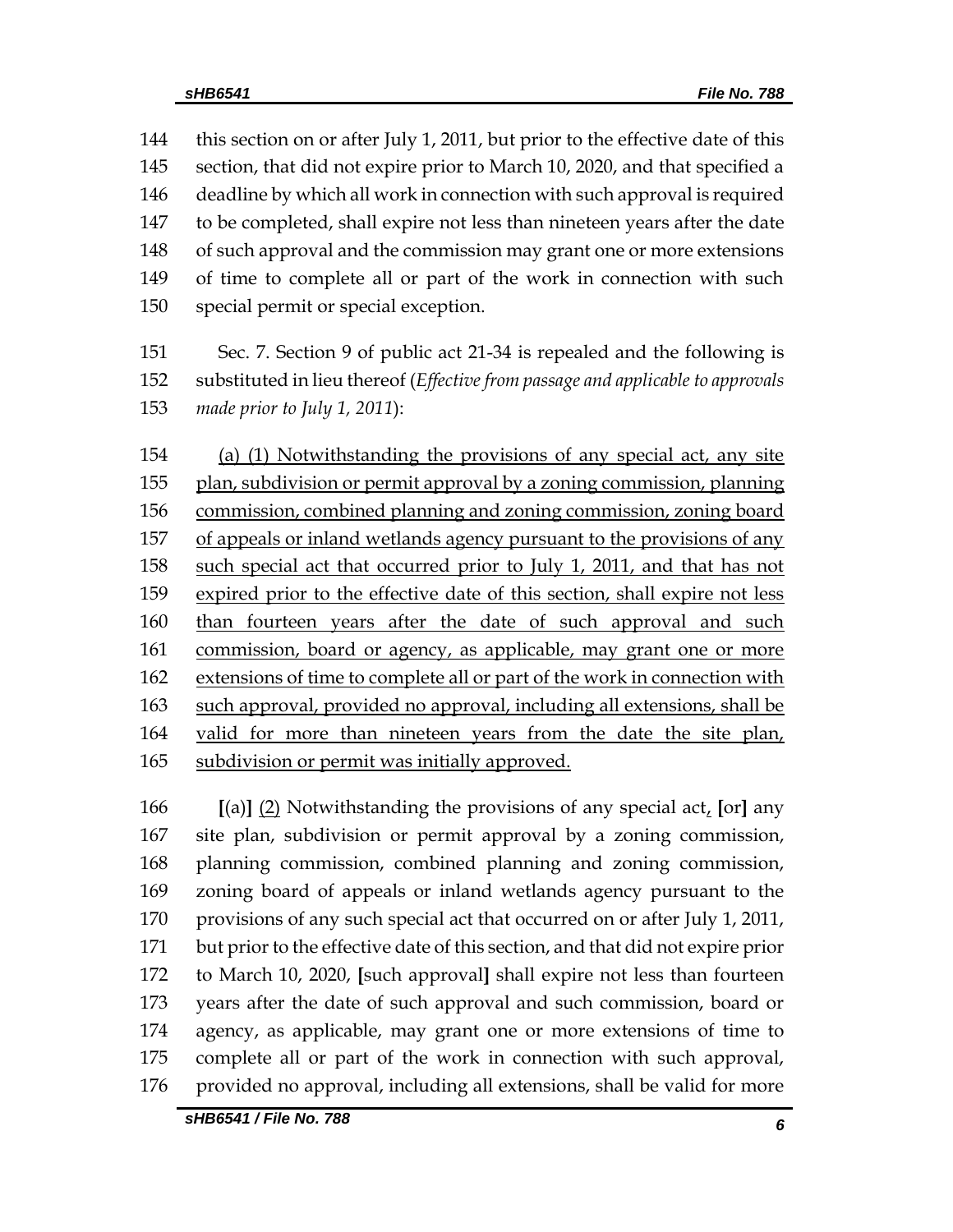than nineteen years from the date the site plan, subdivision or permit was initially approved.

 (b) (1) Notwithstanding the provisions of any special act, any special permit or special exception approval by a zoning commission, planning commission, combined planning and zoning commission, zoning board of appeals or inland wetlands agency pursuant to the provisions of any such special act that occurred prior to July 1, 2011, that has not expired prior to the effective date of this section, and that specified a deadline 185 by which all work in connection with such approval is required to be completed, shall expire not less than nineteen years after the date of such approval and such commission, board or agency, as applicable, may grant one or more extensions of time to complete all or part of the work in connection with such special permit or special exception approval.

 **[**(b)**]** (2) Notwithstanding the provisions of any special act, **[**or**]** any special permit or special exception approval by a zoning commission, planning commission, combined planning and zoning commission, zoning board of appeals or inland wetlands agency pursuant to the provisions of any such special act that occurred on or after July 1, 2011, but prior to the effective date of this section, that did not expire prior to March 10, 2020, and that specified a deadline by which all work in connection with such approval is required to be completed, **[**such approval**]** shall expire not less than nineteen years after the date of such approval and such commission, board or agency, as applicable, may grant one or more extensions of time to complete all or part of the work in connection with such special permit or special exception approval.

| This act shall take effect as follows and shall amend the following |                            |            |  |  |
|---------------------------------------------------------------------|----------------------------|------------|--|--|
| sections:                                                           |                            |            |  |  |
|                                                                     |                            |            |  |  |
| Section 1                                                           | from passage and           | $8-3(m)$   |  |  |
|                                                                     | applicable to approvals    |            |  |  |
|                                                                     | made prior to July 1, 2011 |            |  |  |
| Sec. 2                                                              | from passage and           | $8-26c(e)$ |  |  |
|                                                                     | applicable to approvals    |            |  |  |
|                                                                     | made prior to July 1, 2011 |            |  |  |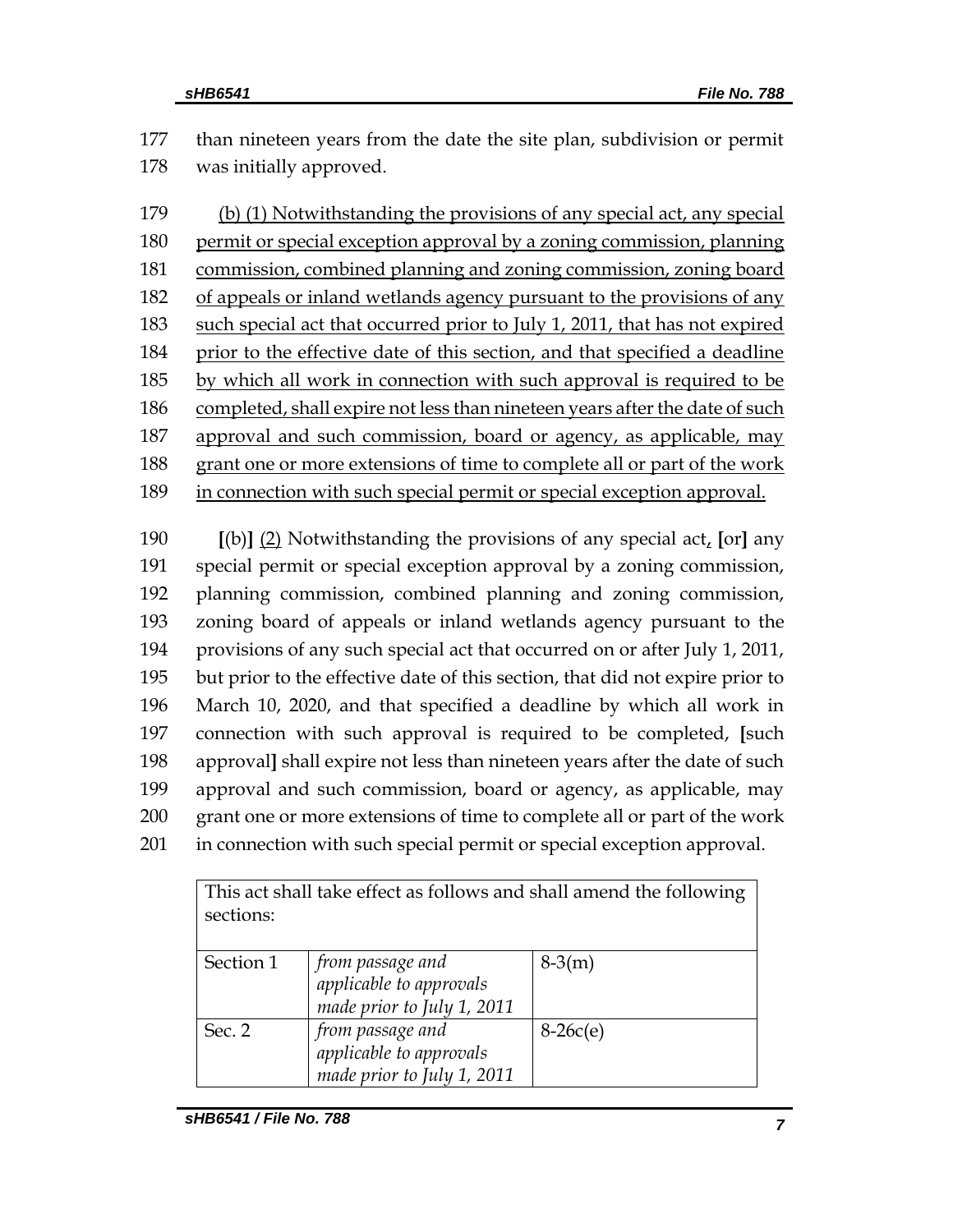| Sec. 3 | from passage and           | $8-26g(c)$       |
|--------|----------------------------|------------------|
|        | applicable to approvals    |                  |
|        | made prior to July 1, 2011 |                  |
| Sec. 4 | from passage and           | $22a-42a(g)$     |
|        | applicable to approvals    |                  |
|        | made prior to July 1, 2011 |                  |
| Sec. 5 | from passage and           | $8-3c$           |
|        | applicable to approvals    |                  |
|        | made prior to July 1, 2011 |                  |
| Sec. 6 | from passage and           | 8-26e            |
|        | applicable to approvals    |                  |
|        | made prior to July 1, 2011 |                  |
| Sec. 7 | from passage and           | PA 21-34, Sec. 9 |
|        | applicable to approvals    |                  |
|        | made prior to July 1, 2011 |                  |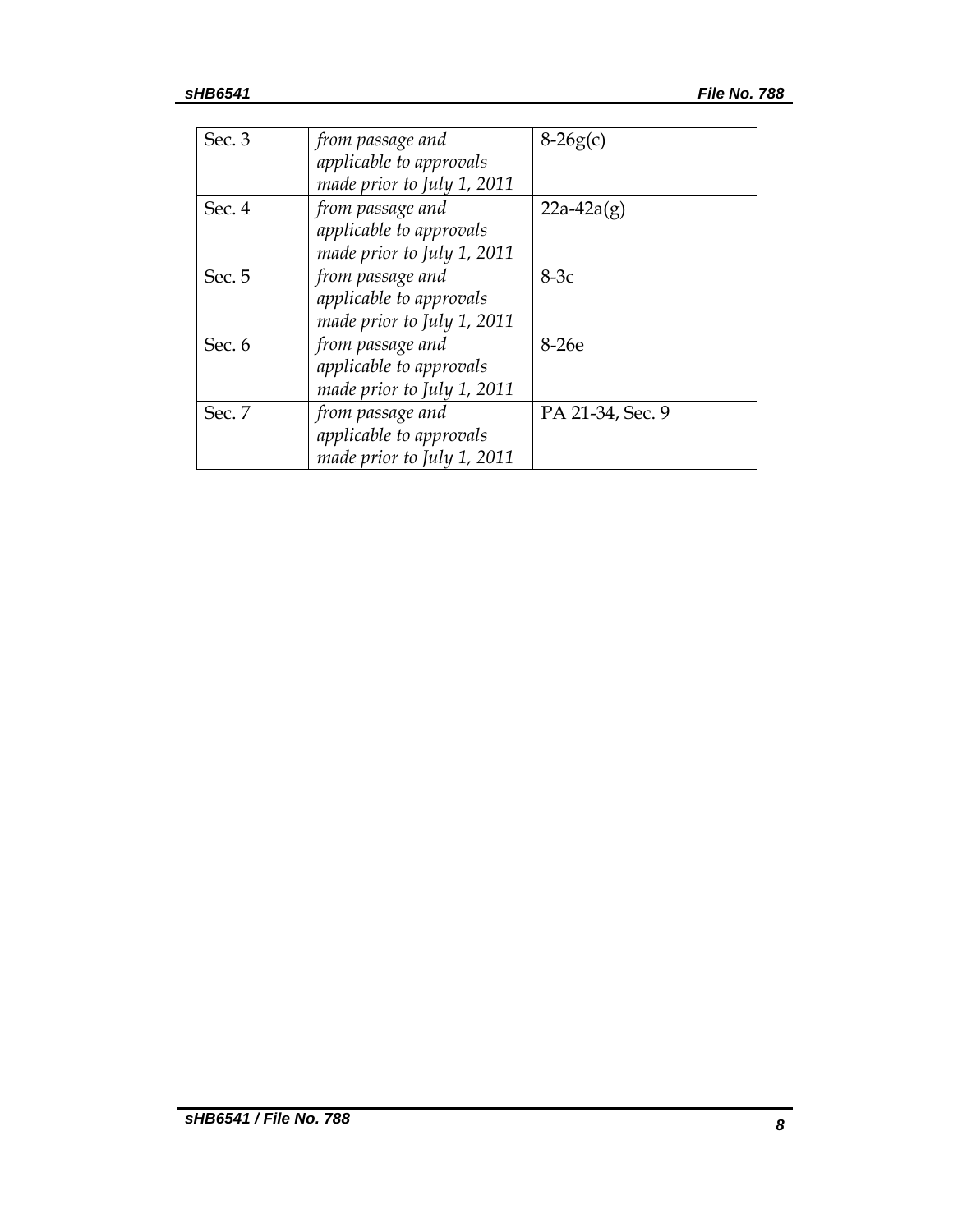*The following Fiscal Impact Statement and Bill Analysis are prepared for the benefit of the members of the General Assembly, solely for purposes of information, summarization and explanation and do not represent the intent of the General Assembly or either chamber thereof for any purpose. In general,*  fiscal impacts are based upon a variety of informational sources, including the analyst's professional *knowledge. Whenever applicable, agency data is consulted as part of the analysis, however final products do not necessarily reflect an assessment from any specific department.*

#### *OFA Fiscal Note*

#### *State Impact:* None

#### *Municipal Impact:* None

The bill stipulates that certain permits issued by inland wetlands agencies will not take effect until planning or zoning commissions approve land use applications.

This is not anticipated to result in a fiscal impact as it does not alter permit fees or when permits are issued.

House "A" gives developers more time to complete certain ongoing projects without seeking reapproval from local land use boards. This has no fiscal impact on the state or municipalities as it does not alter permit fees or the timing of their issuance.

#### *The Out Years*

*State Impact:* None

*Municipal Impact:* None

*The preceding Fiscal Impact statement is prepared for the benefit of the members of the General Assembly, solely*  for the purposes of information, summarization and explanation and does not represent the intent of the General *Assembly or either chamber thereof for any purpose. In general, fiscal impacts are based upon a variety of informational sources, including the analyst's professional knowledge. Whenever applicable, agency data is consulted as part of the analysis, however final products do not necessarily reflect an assessment from any specific department.*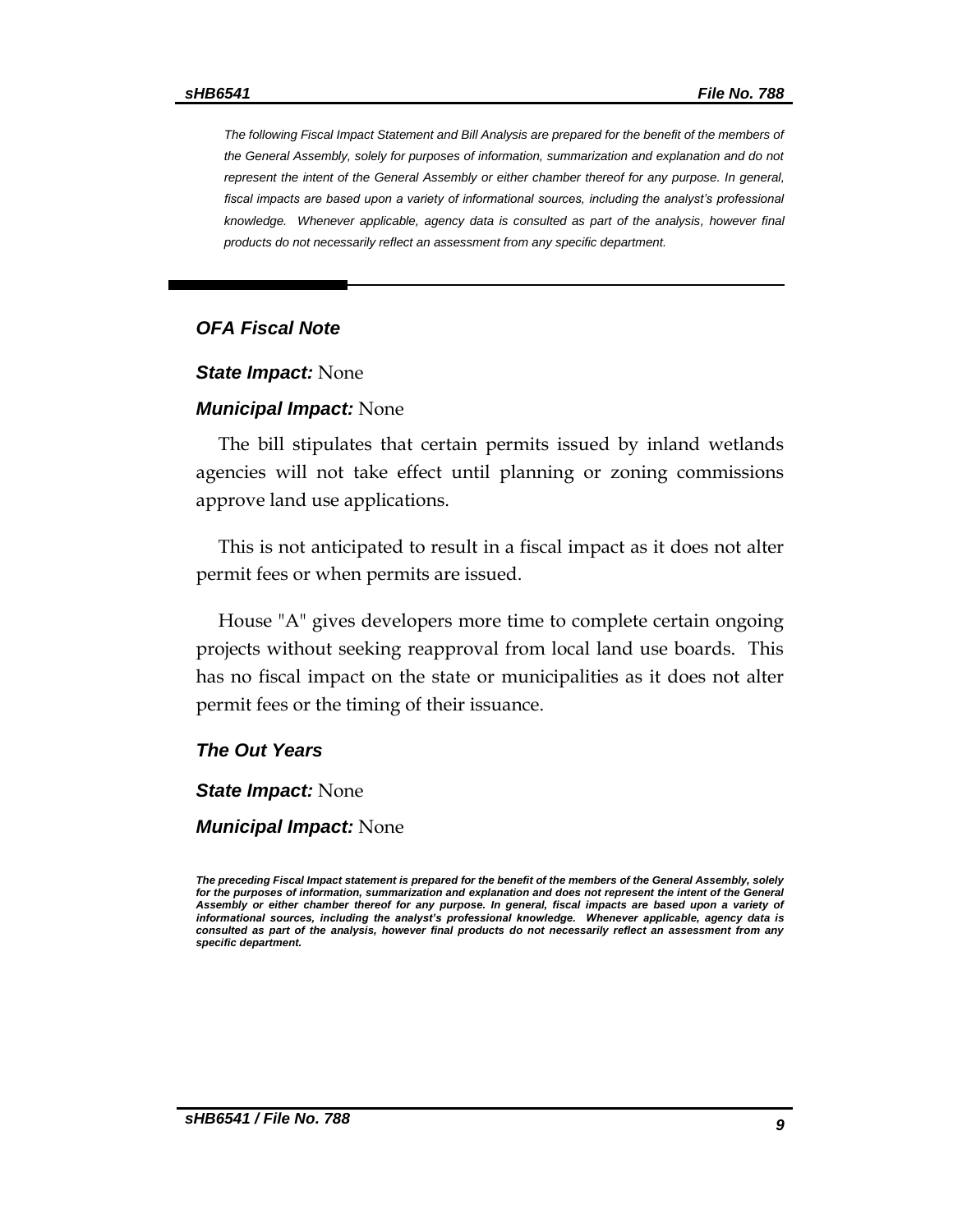# **OLR Bill Analysis sHB 6541 (as amended by House "A")\***

### *AN ACT CONCERNING THE VALIDITY OF INLAND WETLANDS PERMITS IN RELATION TO CERTAIN OTHER LAND USE APPROVALS.*

#### **SUMMARY**

This bill gives developers more time to complete certain ongoing projects without seeking reapproval from local land use boards, commissions, or agencies. It applies only to approvals and permits that were (1) approved before July 1, 2011, and (2) unexpired when the bill takes effect.

Specifically, the bill extends the initial and extended statutory deadlines for completing projects that require certain subdivision, wetlands, or site plan approval. Generally, under the bill, these approvals are valid for at least 14 years and up to 19 years.

The bill's 14- and 19-year completion timeframes also apply to site plan and subdivision approvals and other permits (other than special permits or exceptions) granted by a zoning commission, planning commission, combined planning and zoning commission, zoning board of appeals, or inland wetlands agency exercising land use powers under a special act.

The bill establishes a minimum amount of time, 19 years, a developer has to complete work related to a special permit or special exception, regardless of a locally set deadline. This 19-year minimum applies to approvals granted by municipalities exercising land use powers under the statutes or a special act.

Executive Order (EO) 7JJ, § 3, issued on May 6, 2020, and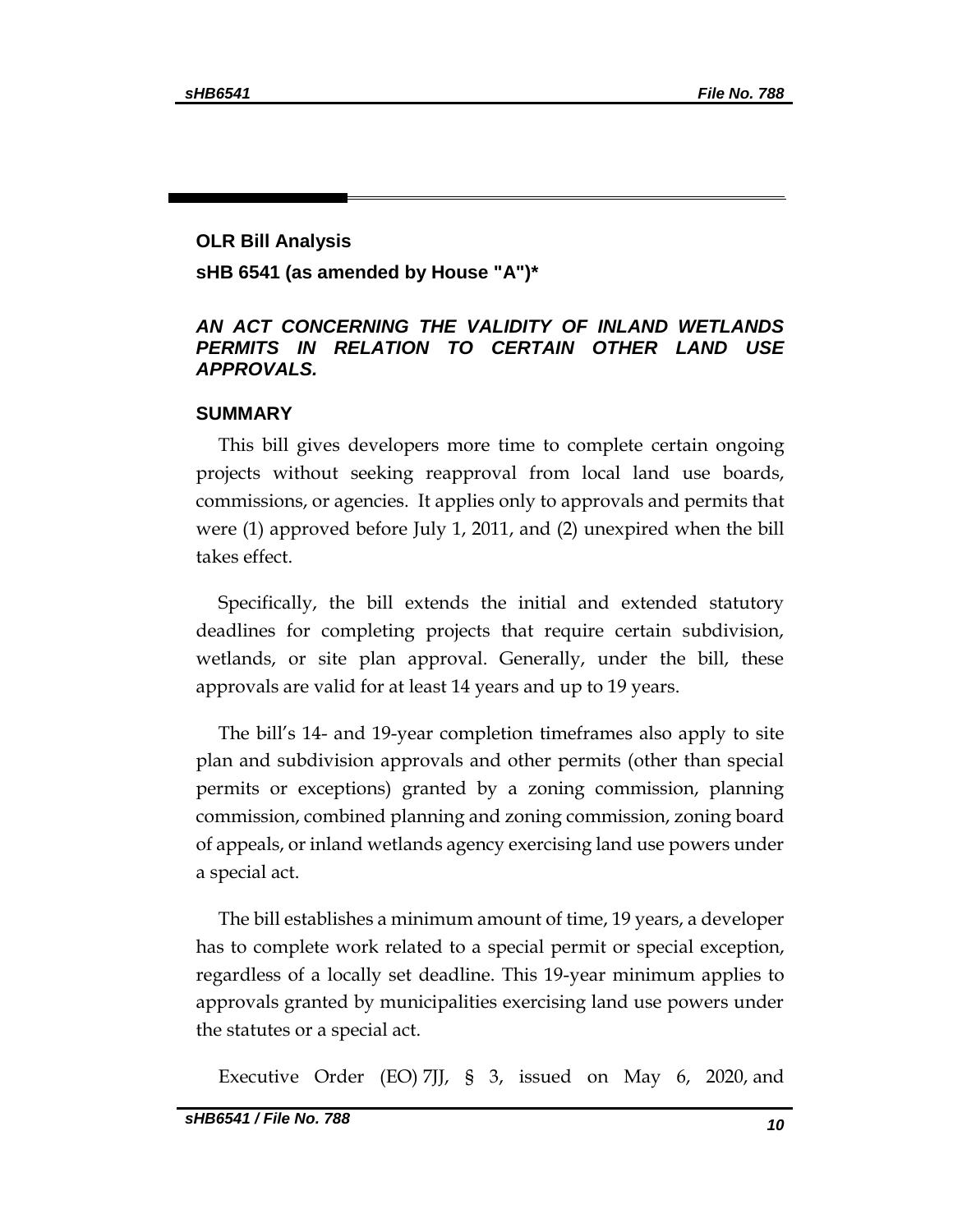subsequently extended, generally tolls the expiration dates for various land use approvals that were valid on March 10, 2020 (including site plan, wetlands, and subdivision approvals), thus pausing these approvals so they will not expire during the declared emergencies.

\*House Amendment "A" eliminates the provision in the underlying bill concerning the effective date of inland wetlands permits and adds the provisions concerning local land use approvals granted before July 1, 2011.

EFFECTIVE DATE: Upon passage, and applicable to approvals made before July 1, 2011.

# **SPECIAL PERMIT OR EXCEPTION PROJECT COMPLETION DEADLINES**

The bill establishes a minimum validity period for unexpired special permit or exception approvals that (1) were granted before July 1, 2011, and (2) specified a deadline by which all work in connection with the approval must be completed. Under the bill, these approvals are valid for at least 19 years after the approval is granted. Existing statutes do not impose any minimum validity periods for these approvals (see BACKGROUND).

The bill specifies that (1) the applicable land use board, commission, or agency may extend these approvals beyond 19 years and (2) this minimum 19-year validity period applies to special permits or exceptions approved by a municipality exercising land use powers under the statutes or a special act.

# **OTHER PROJECT COMPLETION DEADLINES**  *Municipalities Exercising Authority Under the Statutes*

The bill extends the initial and extended deadlines for completing projects approved before July 1, 2011, that require certain subdivision, wetlands, or site plan approvals. (These deadlines were previously extended by legislation in 2009 and 2011.)

The bill extends, from 14 to 19 years, the duration of subdivision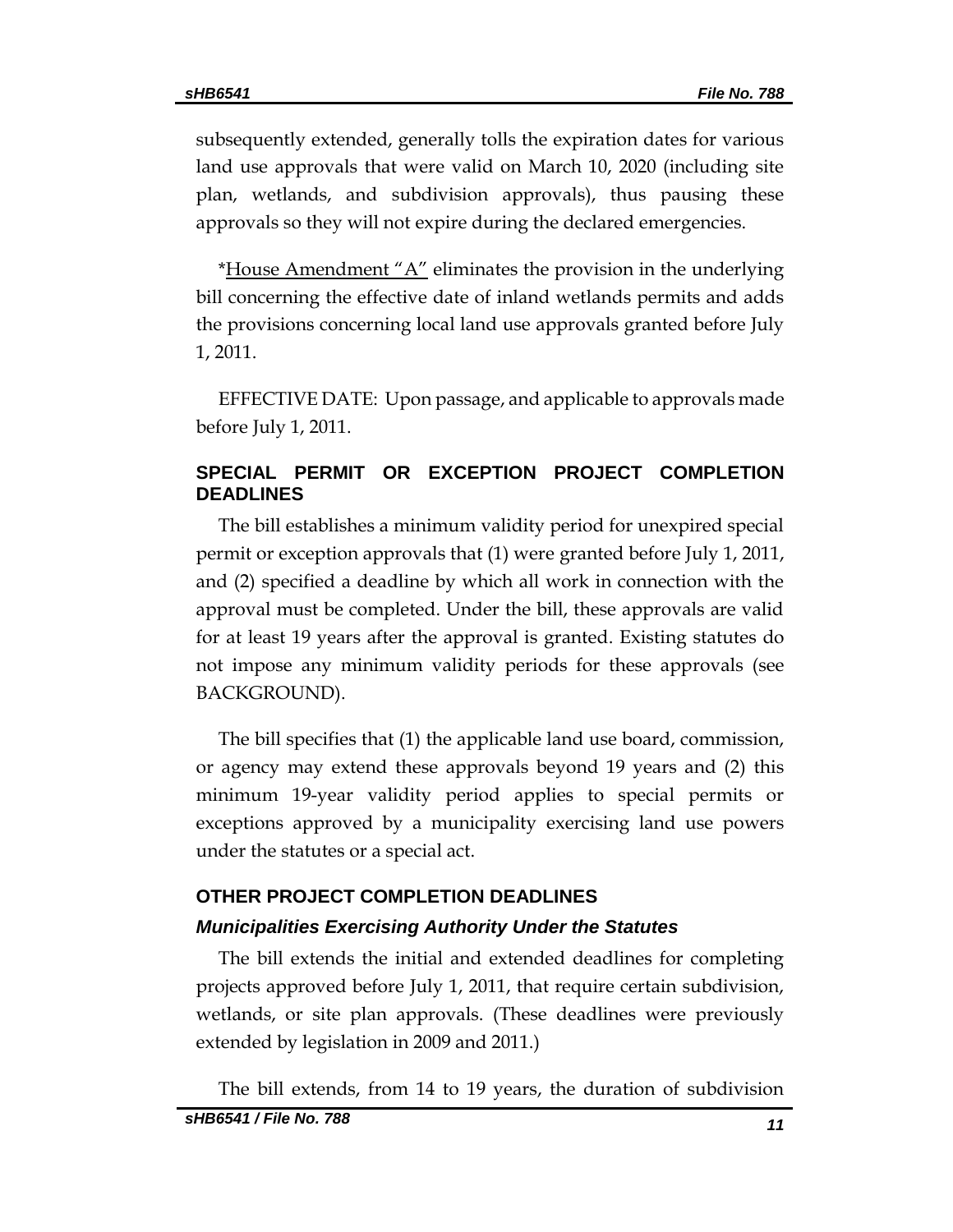approvals for projects with at least 400 dwelling units.

The bill also extends by five years the minimum initial approval period for the following approvals:

- 1. site plan approvals (except for projects containing at least 400 dwelling units or having an area of 400,000 square feet or more);
- 2. subdivision approvals for projects with fewer than 400 dwelling units; and
- 3. wetlands permits.

Under the bill, these initial approvals must be valid for at least 14 years, rather than at least nine years, as under current law. The bill correspondingly extends the extended deadlines for these approvals from 14 to 19 years.

### *Municipalities Exercising Authority Under a Special Act*

The bill sets a minimum approval duration of 14 years for site plan and subdivision approvals and other permits (except special permits or exceptions, see above) granted by a zoning commission, planning commission, combined planning and zoning commission, zoning board of appeals, or inland wetlands agency exercising land use powers under a special act.

The bill specifies that local boards or agencies may approve extensions, but caps the total duration of an approval, including extensions, at 19 years (except special permits or exceptions, see above). The 14- and 19-year timeframes are calculated based on the initial approval date and apply regardless of conflicting special acts or approval conditions.

## **BACKGROUND**

## *Related Executive Order*

Under EO 7JJ, the expiration date of various land use approvals is tolled during the declared emergencies (§ 3, issued on May 6, 2020, and